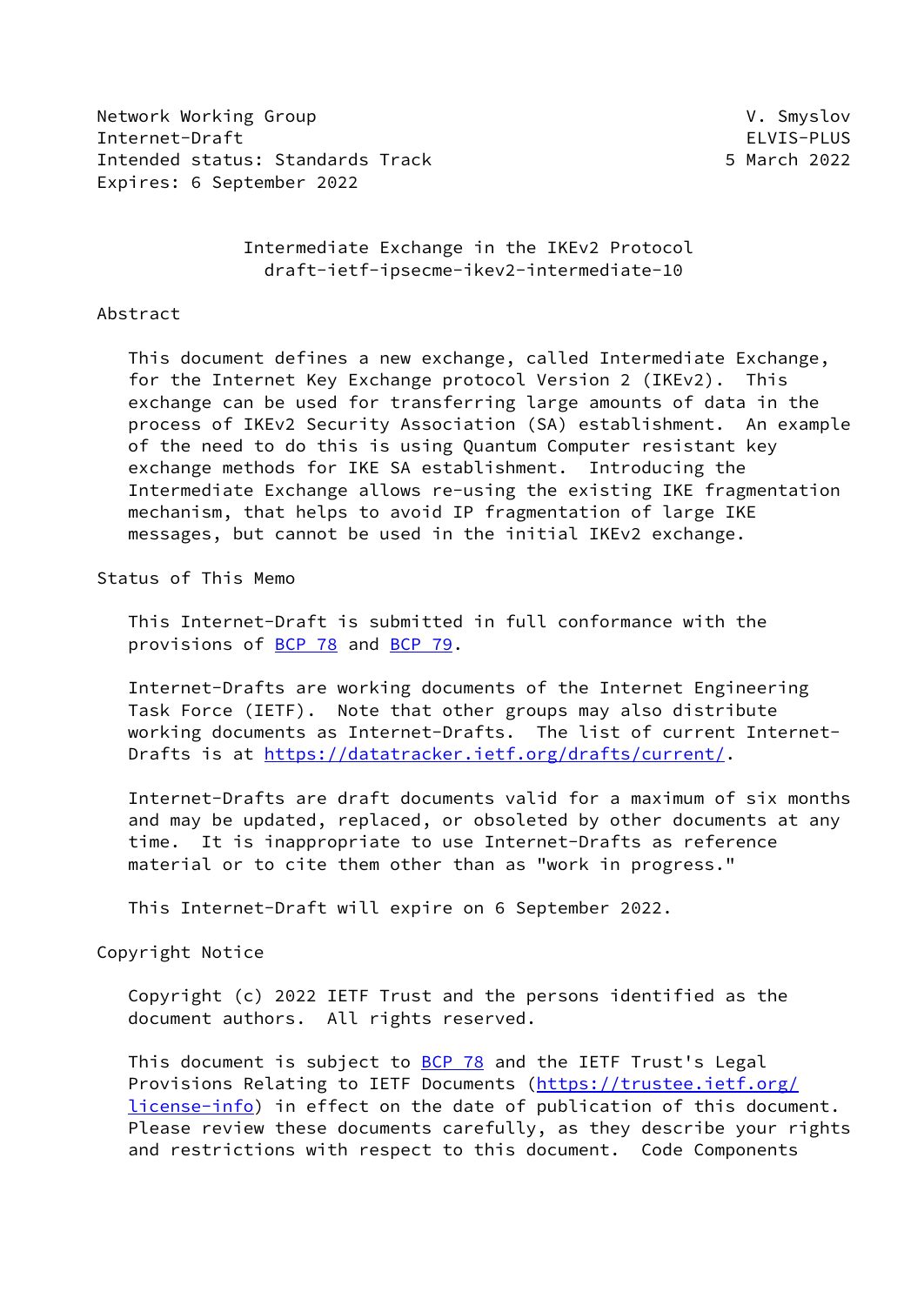<span id="page-1-1"></span>

| Internet-Draft | Intermediate IKEv2 Exchange |  | March 2022 |
|----------------|-----------------------------|--|------------|
|----------------|-----------------------------|--|------------|

 extracted from this document must include Revised BSD License text as described in Section 4.e of the [Trust Legal Provisions](https://trustee.ietf.org/license-info) and are provided without warranty as described in the Revised BSD License.

### Table of Contents

|                                                             | $\overline{2}$ |
|-------------------------------------------------------------|----------------|
| Terminology and Notation<br>$\overline{2}$ .                | $\overline{4}$ |
| Intermediate Exchange Details<br>3.                         | $\overline{4}$ |
| Support for Intermediate Exchange Negotiation<br>3.1.       | $\overline{4}$ |
| $3.2$ . Using Intermediate Exchange                         | $\overline{4}$ |
| 3.3. The IKE_INTERMEDIATE Exchange Protection and           |                |
|                                                             | $\overline{5}$ |
| $3.3.1$ . Protection of the IKE_INTERMEDIATE Messages       | $\overline{5}$ |
| 3.3.2. Authentication of the IKE_INTERMEDIATE Exchanges     | 6              |
| $3.4$ . Error Handling in the IKE_INTERMEDIATE Exchange     | 10             |
| Interaction with other IKEv2 Extensions<br>$\overline{4}$ . | 11             |
| 5.                                                          | 11             |
| 6.                                                          | 12             |
| $\overline{1}$ .                                            | 13             |
| 8.                                                          | 13             |
| 9.                                                          | 13             |
| Normative References<br>9.1.                                | 13             |
| 9.2. Informative References                                 | 14             |
| Appendix A. Example of IKE_INTERMEDIATE exchange            | 14             |
| Author's Address                                            | 16             |

# <span id="page-1-0"></span>[1](#page-1-0). Introduction

 The Internet Key Exchange protocol version 2 (IKEv2) defined in [\[RFC7296](https://datatracker.ietf.org/doc/pdf/rfc7296)] uses UDP as a transport for its messages. If the size of a message is larger than the PMTU, IP fragmentation takes place, which has been shown to cause operational challenge in certain network configurations and devices. The problem is described in more detail in [[RFC7383\]](https://datatracker.ietf.org/doc/pdf/rfc7383), which also defines an extension to IKEv2 called IKE fragmentation. This extension allows IKE messages to be fragmented at the IKE level, eliminating possible issues caused by IP fragmentation. However, IKE fragmentation cannot be used in the initial IKEv2 exchange (IKE\_SA\_INIT). This limitation in most cases is not a problem, since the IKE\_SA\_INIT messages are usually small enough not to cause IP fragmentation.

However, the situation has been changing recently. One example of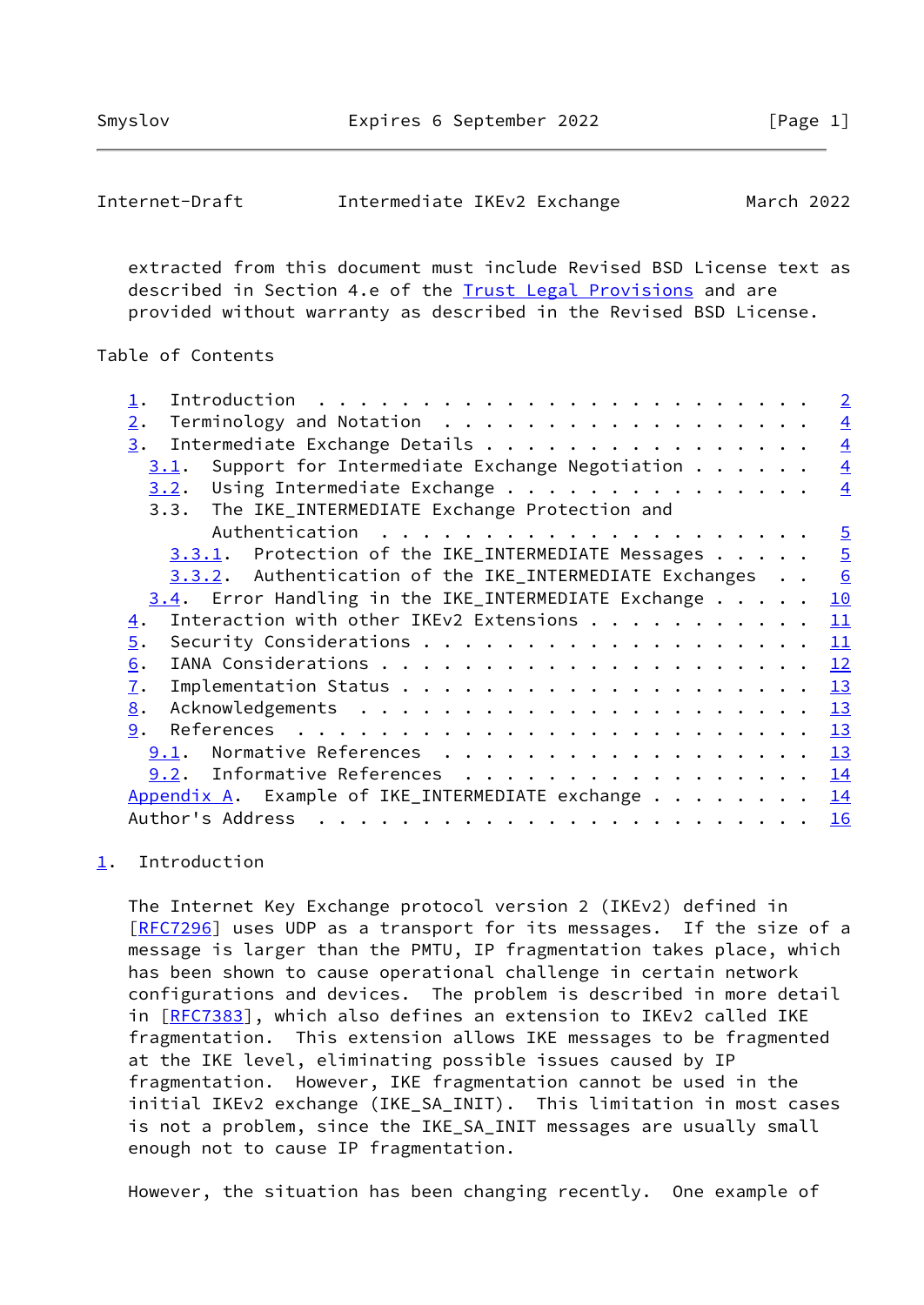the need to transfer large amount of data before an IKE SA is created is using Quantum Computer resistant key exchange methods in IKEv2. Recent progress in Quantum Computing has brought a concern that classical Diffie-Hellman key exchange methods will become insecure in a relatively near future and should be replaced with Quantum Computer

Smyslov **Expires 6 September 2022** [Page 2]

Internet-Draft Intermediate IKEv2 Exchange March 2022

 (QC) resistant ones. Currently, most QC-resistant key exchange methods have large public keys. If these keys are exchanged in the IKE\_SA\_INIT, then most probably IP fragmentation will take place, therefore all the problems caused by it will become inevitable.

 A possible solution to the problem would be to use TCP as a transport for IKEv2, as defined in [\[RFC8229](https://datatracker.ietf.org/doc/pdf/rfc8229)]. However, this approach has significant drawbacks and is intended to be a "last resort" when UDP transport is completely blocked by intermediate network devices.

 This specification describes a way to transfer a large amount of data in IKEv2 using UDP transport. For this purpose the document defines a new exchange for the IKEv2 protocol, called Intermediate Exchange or IKE\_INTERMEDIATE. One or more these exchanges may take place right after the IKE\_SA\_INIT exchange and prior to the IKE\_AUTH exchange. The IKE\_INTERMEDIATE exchange messages can be fragmented using the IKE fragmentation mechanism, so these exchanges may be used to transfer large amounts of data which don't fit into the IKE\_SA\_INIT exchange without causing IP fragmentation.

 The Intermediate Exchange can be used to transfer large public keys of QC-resistant key exchange methods, but its application is not limited to this use case. This exchange can also be used whenever some data need to be transferred before the IKE\_AUTH exchange and for some reason the IKE\_SA\_INIT exchange is not suited for this purpose. This document defines the IKE\_INTERMEDIATE exchange without tying it to any specific use case. It is expected that separate specifications will define for which purposes and how the IKE\_INTERMEDIATE exchange is used in IKEv2. Some considerations must be taken into account when designing such specifications:

 \* The IKE\_INTERMEDIATE exchange is not intended for bulk transfer. This document doesn't set a hard cap on the amount of data that can be safely transferred using this mechanism, as it depends on its application. But it is anticipated that in most cases the amount of data will be limited to tens of Kbytes (few hundred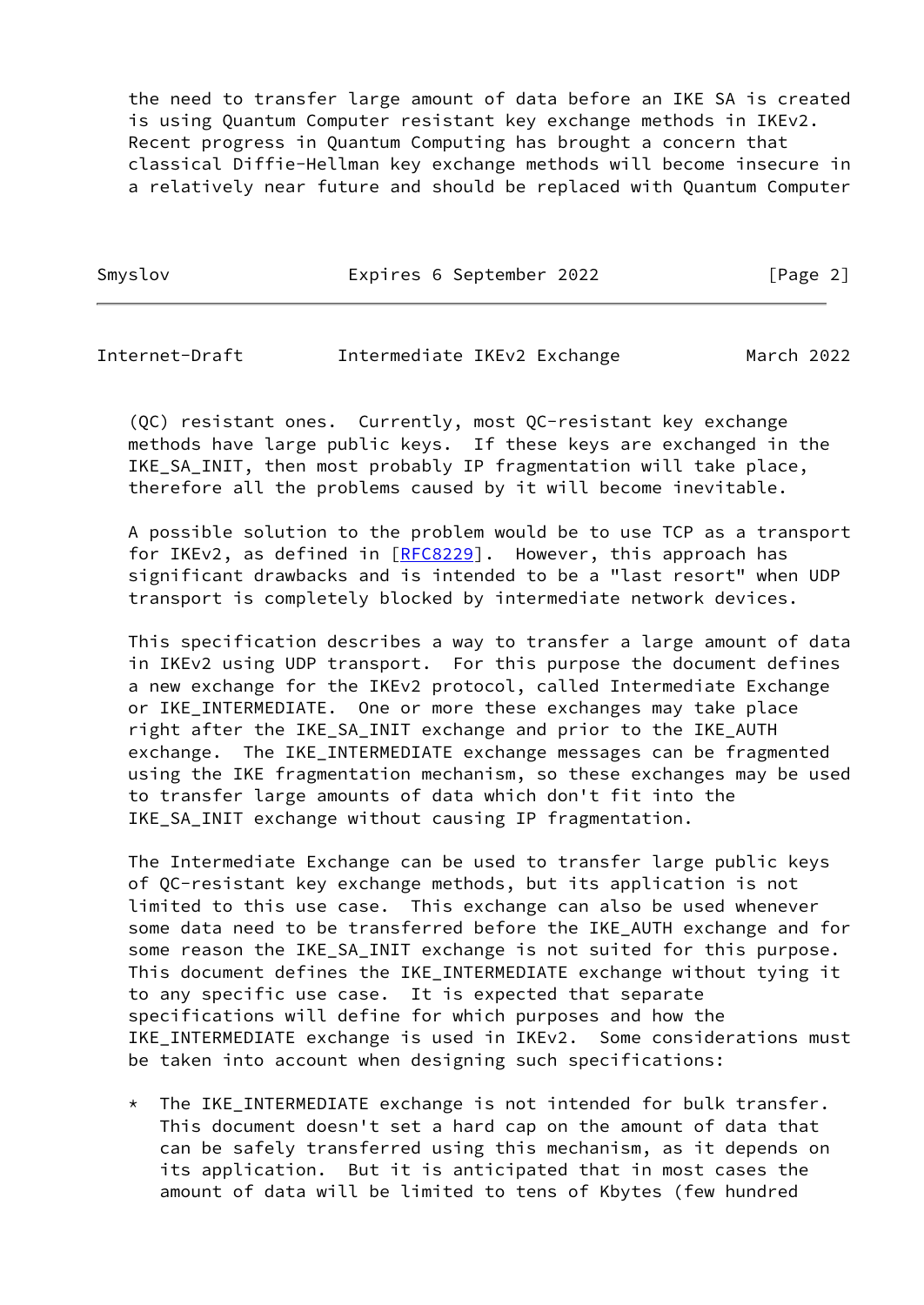Kbytes in extreme cases), which is believed to cause no network problems (see [\[RFC6928](https://datatracker.ietf.org/doc/pdf/rfc6928)] as an example of experiments with sending similar amounts of data in the first TCP flight). See also [Section 5](#page-11-2) for the discussion of possible DoS attack vectors when amount of data sent in IKE\_INTERMEDIATE is too large.

 $*$  It is expected that the IKE INTERMEDIATE exchange will only be used for transferring data that is needed to establish IKE SA and not for data that can be send later when this SA is established.

Smyslov Expires 6 September 2022 [Page 3]

<span id="page-3-1"></span>Internet-Draft Intermediate IKEv2 Exchange March 2022

<span id="page-3-0"></span>[2](#page-3-0). Terminology and Notation

 The key words "MUST", "MUST NOT", "REQUIRED", "SHALL", "SHALL NOT", "SHOULD", "SHOULD NOT", "RECOMMENDED", "NOT RECOMMENDED", "MAY", and "OPTIONAL" in this document are to be interpreted as described in [BCP](https://datatracker.ietf.org/doc/pdf/bcp14) [14](https://datatracker.ietf.org/doc/pdf/bcp14) [[RFC2119\]](https://datatracker.ietf.org/doc/pdf/rfc2119) [\[RFC8174](https://datatracker.ietf.org/doc/pdf/rfc8174)] when, and only when, they appear in all capitals, as shown here.

 It is expected that readers are familiar with the terms used in the IKEv2 specification [\[RFC7296](https://datatracker.ietf.org/doc/pdf/rfc7296)].

<span id="page-3-2"></span>[3](#page-3-2). Intermediate Exchange Details

<span id="page-3-3"></span>[3.1](#page-3-3). Support for Intermediate Exchange Negotiation

 The initiator indicates its support for Intermediate Exchange by including a notification of type INTERMEDIATE\_EXCHANGE\_SUPPORTED in the IKE\_SA\_INIT request message. If the responder also supports this exchange, it includes this notification in the response message.

Initiator **Responder** Responder ----------- ----------- HDR, SAi1, KEi, Ni, [N(INTERMEDIATE\_EXCHANGE\_SUPPORTED)] --> <-- HDR, SAr1, KEr, Nr, [CERTREQ], [N(INTERMEDIATE\_EXCHANGE\_SUPPORTED)]

 The INTERMEDIATE\_EXCHANGE\_SUPPORTED is a Status Type IKEv2 notification. Its Notify Message Type is 16438, Protocol ID and SPI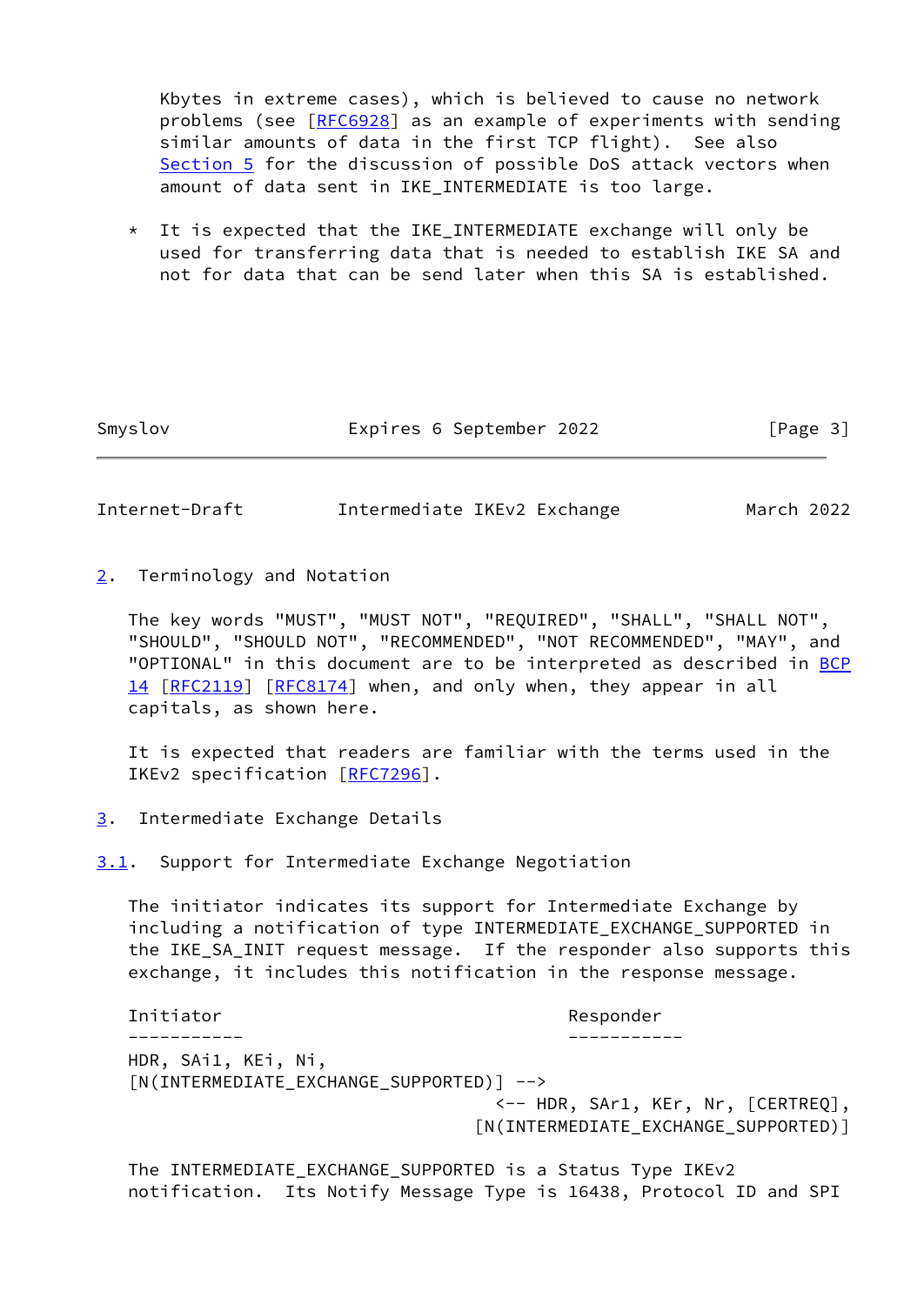Size are both set to 0. This specification doesn't define any data that this notification may contain, so the Notification Data is left empty. However, future enhancements to this specification may override this. Implementations MUST ignore non-empty Notification Data if they don't understand its purpose.

#### <span id="page-4-0"></span>[3.2](#page-4-0). Using Intermediate Exchange

 If both peers indicated their support for the Intermediate Exchange, the initiator may use one or more these exchanges to transfer additional data. Using the Intermediate Exchange is optional; the initiator may find it unnecessary even when support for this exchanged has been negotiated.

 The Intermediate Exchange is denoted as IKE\_INTERMEDIATE, its Exchange Type is 43.

Smyslov **Expires 6 September 2022** [Page 4]

<span id="page-4-1"></span>Internet-Draft Intermediate IKEv2 Exchange March 2022

Initiator **Responder** Responder ----------- ----------- HDR,  $\ldots$ , SK  $\{ \ldots \}$  -->

<-- HDR, ..., SK {...}

 The initiator may use several IKE\_INTERMEDIATE exchanges if necessary. Since window size is initially set to one for both peers (Section [2.3 of \[RFC7296\]](https://datatracker.ietf.org/doc/pdf/rfc7296#section-2.3)), these exchanges MUST be sequential and MUST all be completed before the IKE\_AUTH exchange is initiated. The IKE SA MUST NOT be considered as established until the IKE\_AUTH exchange is successfully completed.

 The Message IDs for IKE\_INTERMEDIATE exchanges MUST be chosen according to the standard IKEv2 rule, described in the **[Section](https://datatracker.ietf.org/doc/pdf/rfc7296#section-2.2) 2.2.** of [RFC7296], i.e. it is set to 1 for the first IKE\_INTERMEDIATE exchange, 2 for the next (if any) and so on. Implementations MUST verify that Message IDs in the IKE\_INTERMEDIATE messages they receive actually follow this rule. The Message ID for the first pair of the IKE\_AUTH messages is one more than the value used in the last IKE\_INTERMEDIATE exchange.

If the presence of NAT is detected in the IKE\_SA\_INIT exchange via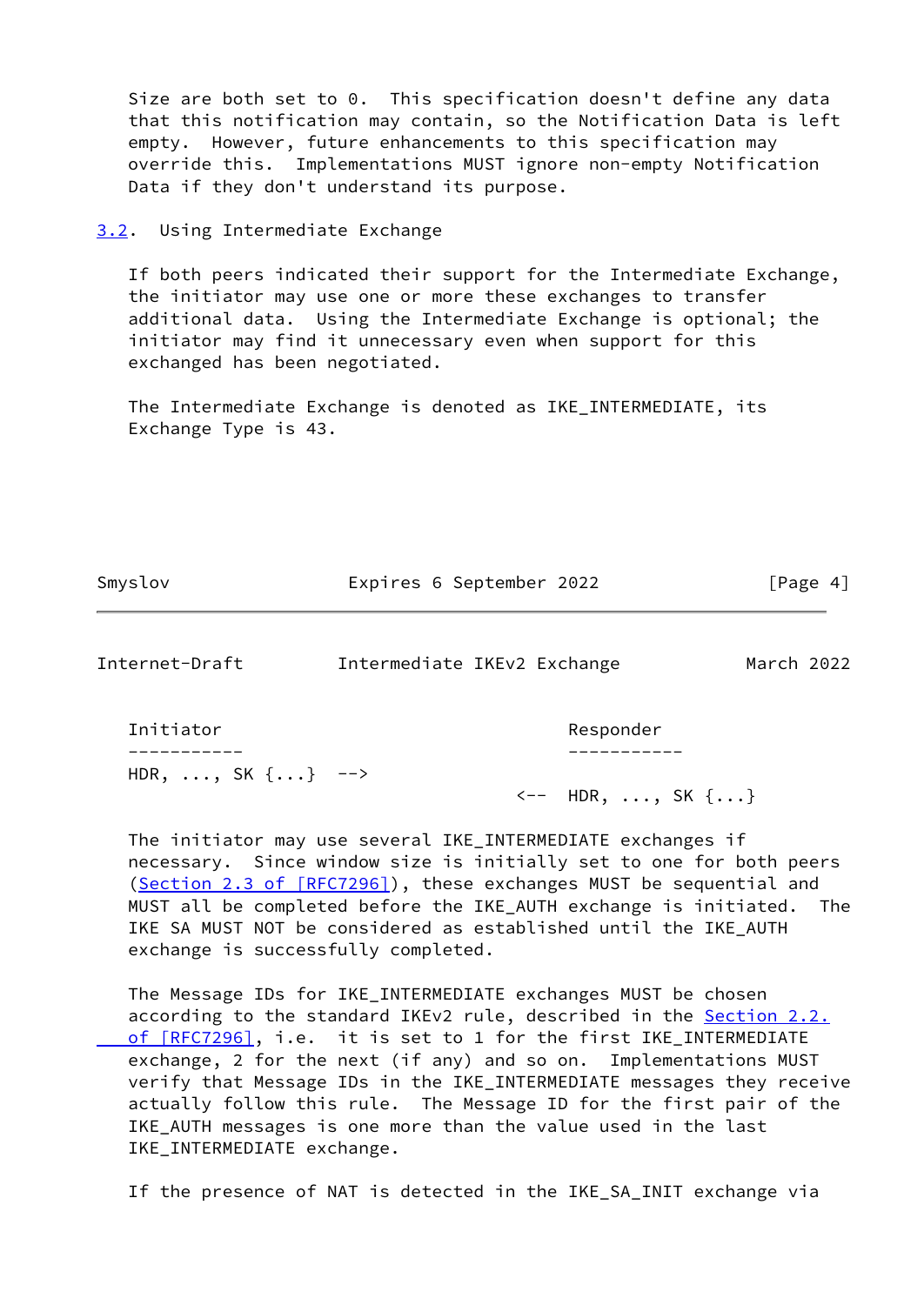NAT DETECTION SOURCE IP and NAT DETECTION DESTINATION IP notifications, then the peers switch to port 4500 in the first IKE INTERMEDIATE exchange and use this port for all subsequent exchanges, as described in **Section 2.23 of [RFC7296]**.

The content of the IKE INTERMEDIATE exchange messages depends on the data being transferred and will be defined by specifications utilizing this exchange. However, since the main motivation for the IKE\_INTERMEDIATE exchange is to avoid IP fragmentation when large amounts of data need to be transferred prior to IKE\_AUTH, the Encrypted payload MUST be present in the IKE\_INTERMEDIATE exchange messages and payloads containing large data MUST be placed inside it. This will allow IKE fragmentation [[RFC7383](https://datatracker.ietf.org/doc/pdf/rfc7383)] to take place, provided it is supported by the peers and negotiated in the initial exchange.

 [Appendix A](#page-15-0) contains an example of using an IKE\_INTERMEDIATE exchange in creating an IKE SA.

<span id="page-5-3"></span>[3.3](#page-5-3). The IKE\_INTERMEDIATE Exchange Protection and Authentication

<span id="page-5-0"></span>[3.3.1](#page-5-0). Protection of the IKE\_INTERMEDIATE Messages

The keys  $SK_e[i/r]$  and  $SK_a[i/r]$  for the IKE\_INTERMEDIATE exchanges protection are computed in the standard fashion, as defined in the Section [2.14 of \[RFC7296\]](https://datatracker.ietf.org/doc/pdf/rfc7296#section-2.14).

| Smyslov | Expires 6 September 2022 | [Page 5] |
|---------|--------------------------|----------|
|         |                          |          |

<span id="page-5-2"></span>Internet-Draft Intermediate IKEv2 Exchange March 2022

 Every subsequent IKE\_INTERMEDIATE exchange uses the most recently calculated IKE SA keys before this exchange is started. So, the first IKE\_INTERMEDIATE exchange always uses SK\_e[i/r] and SK\_a[i/r] keys that were computed as a result of the IKE\_SA\_INIT exchange. If additional key exchange is performed in the first IKE\_INTERMEDIATE exchange, resulting in the update of  $SK_e[i/r]$  and  $SK_a[i/r]$ , then these updated keys are used for protection of the second IKE\_INTERMEDIATE exchange. Otherwise, the original SK\_e[i/r] and SK\_a[i/r] keys are used again, and so on.

 Once all the IKE\_INTERMEDIATE exchanges are completed, the most recently calculated SK\_e[i/r] and SK\_a[i/r] keys are used for protection of the IKE\_AUTH and all the subsequent exchanges.

<span id="page-5-1"></span>[3.3.2](#page-5-1). Authentication of the IKE\_INTERMEDIATE Exchanges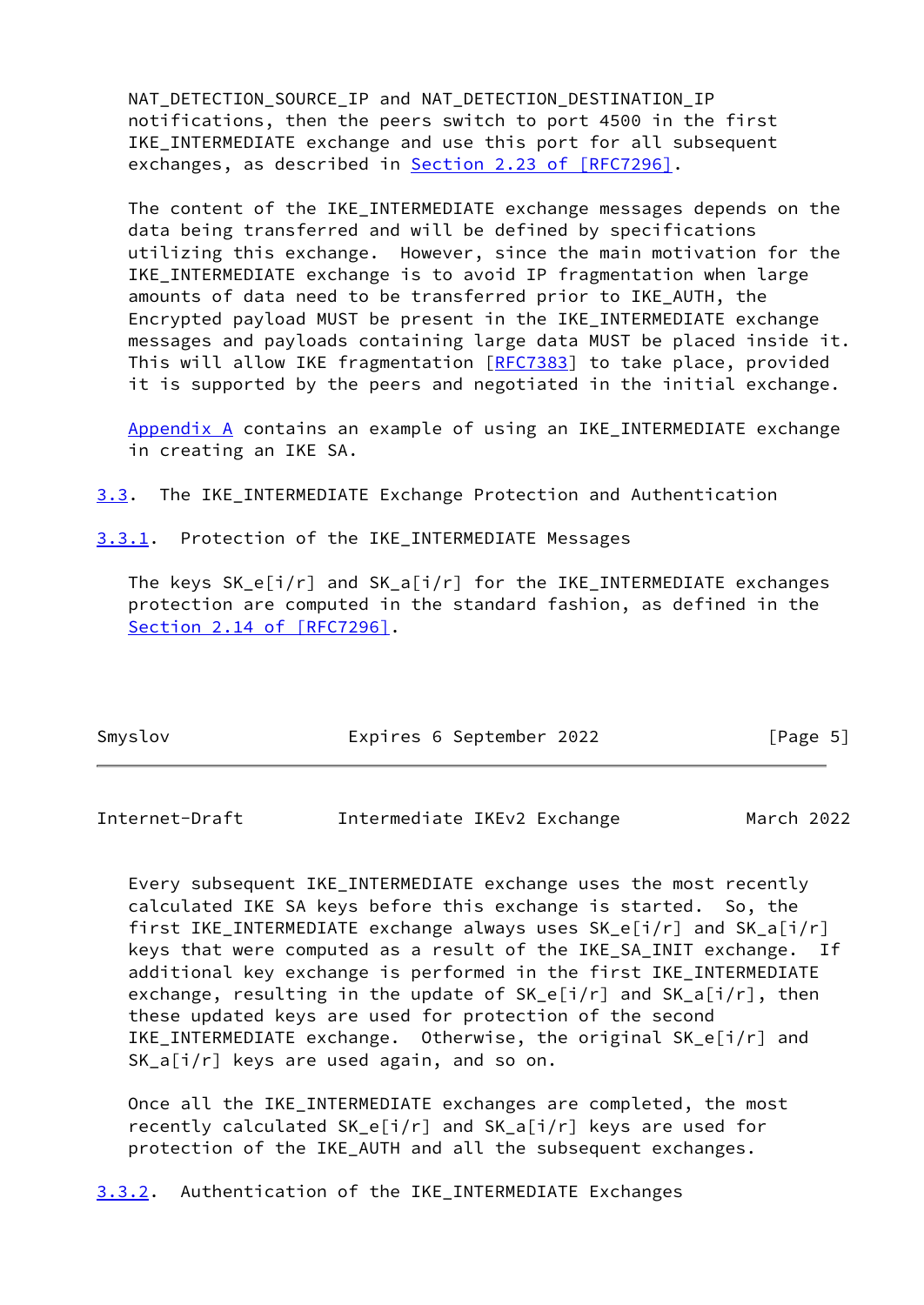The IKE\_INTERMEDIATE messages must be authenticated in the IKE\_AUTH exchange, which is performed by adding their content into the AUTH payload calculation. It is anticipated that in many use cases IKE\_INTERMEDIATE messages will be fragmented using IKE fragmentation [\[RFC7383](https://datatracker.ietf.org/doc/pdf/rfc7383)] mechanism. According to [[RFC7383\]](https://datatracker.ietf.org/doc/pdf/rfc7383), when IKE fragmentation is negotiated, the initiator may first send a request message in unfragmented form, but later turn on IKE fragmentation and re-send it fragmented if no response is received after a few retransmissions. In addition, peers may re-send fragmented message using different fragment sizes to perform simple PMTU discovery.

 The requirement to support this behavior makes authentication challenging: it is not appropriate to add on-the-wire content of the IKE\_INTERMEDIATE messages into the AUTH payload calculation, because implementations are generally unaware in which form these messages are received by peers. Instead, a more complex scheme is used - authentication is performed by adding content of these messages before their encryption and possible fragmentation, so that data to be authenticated doesn't depend on the form the messages are delivered in.

 If any IKE\_INTERMEDIATE exchange took place, the definition of the blob to be signed (or MAC'ed) from the **Section 2.15 of [RFC7296]** is modified as follows:

```
Internet-Draft Intermediate IKEv2 Exchange March 2022
   InitiatorSignedOctets = RealMsg1 | NonceRData | MACedIDForI | IntAuth
   ResponderSignedOctets = RealMsg2 | NonceIData | MACedIDForR | IntAuth
   IntAuth = IntAuth_iN | IntAuth_rN | IKE_AUTH_MID
   IntAuth_i1 = prf(SK_pi1, IntAuth_i1A [| IntAuth_i1P])
   IntAuth_i2 = prf(SK_pi2, IntAuth_i1 | IntAuth_i2A [| IntAuth_i2P])
   IntAuth_i3 = prf(SK_pi3, IntAuth_i2 | IntAuth_i3A [| IntAuth_i3P])
```
Smyslov Expires 6 September 2022 [Page 6]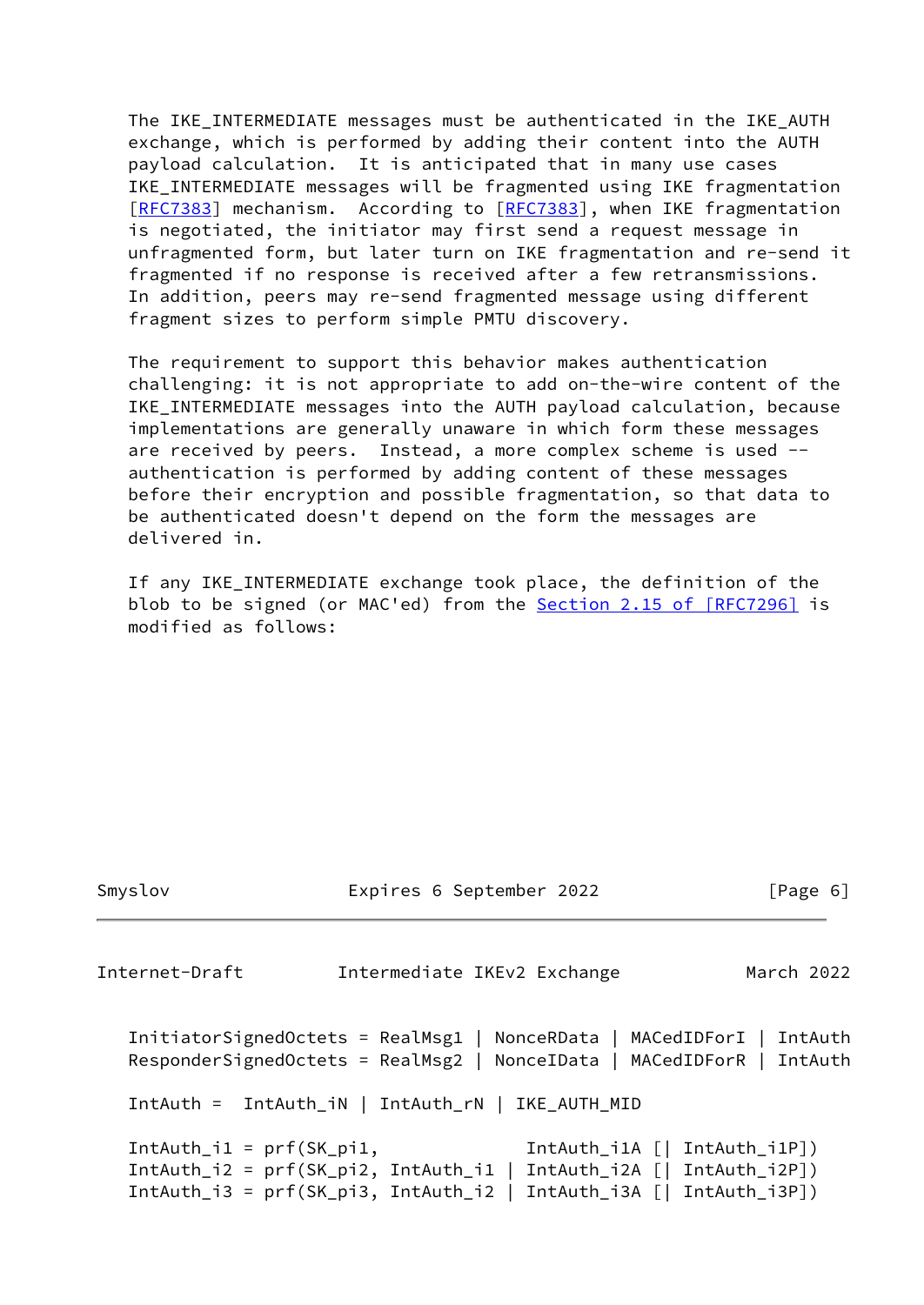```
 ...
   IntAuth_iN = prf(SK_piN, IntAuth_iN-1 | IntAuth_iNA [| IntAuth_iNP])
   IntAuth_r1 = prf(SK_pr1, IntAuth_r1A [| IntAuth_r1P])
   IntAuth_r2 = prf(SK_pr2, IntAuth_r1 | IntAuth_r2A [| IntAuth_r2P])
   IntAuth_r3 = prf(SK_pr3, IntAuth_r2 | IntAuth_r3A [| IntAuth_r3P])
   ...
   IntAuth_rN = prf(SK_prN, IntAuth_rN-1 | IntAuth_rNA [| IntAuth_rNP])
```
 The essence of this modification is that a new chunk called IntAuth is appended to the string of octets that is signed (or MAC'ed) by the peers. IntAuth consists of three parts: IntAuth\_iN, IntAuth\_rN, and IKE\_AUTH\_MID.

 The IKE\_AUTH\_MID chunk is a value of the Message ID field from the IKE Header of the first round of the IKE AUTH exchange. It is represented as a four octet integer in network byte order (in other words, exactly as it appears on the wire).

The IntAuth iN and IntAuth rN chunks each represent the cumulative result of applying the negotiated prf to all IKE\_INTERMEDIATE exchange messages sent during IKE SA establishment by the initiator and the responder respectively. After the first IKE INTERMEDIATE exchange is completed peers calculate the IntAuth\_i1 value by applying the negotiated prf to the content of the request message from this exchange and calculate the IntAuth\_r1 value by applying the negotiated prf to the content of the response message. For every following IKE\_INTERMEDIATE exchange (if any) peers re-calculate these values as follows. After the n-th exchange is completed they compute IntAuth\_[i/r]n by applying the negotiated prf to the concatenation of IntAuth\_[i/r](n-1) (computed for the previous IKE\_INTERMEDIATE exchange) and the content of the request (for IntAuth\_in) or response (for IntAuth\_rn) messages from this exchange. After all IKE\_INTERMEDIATE exchanges are over the resulted IntAuth\_[i/r]N values (assuming N exchanges took place) are used in the computing the AUTH payload.

Smyslov **Expires 6 September 2022** [Page 7]

Internet-Draft Intermediate IKEv2 Exchange March 2022

For the purpose of calculating the IntAuth\_ $[i/r]*$  values the content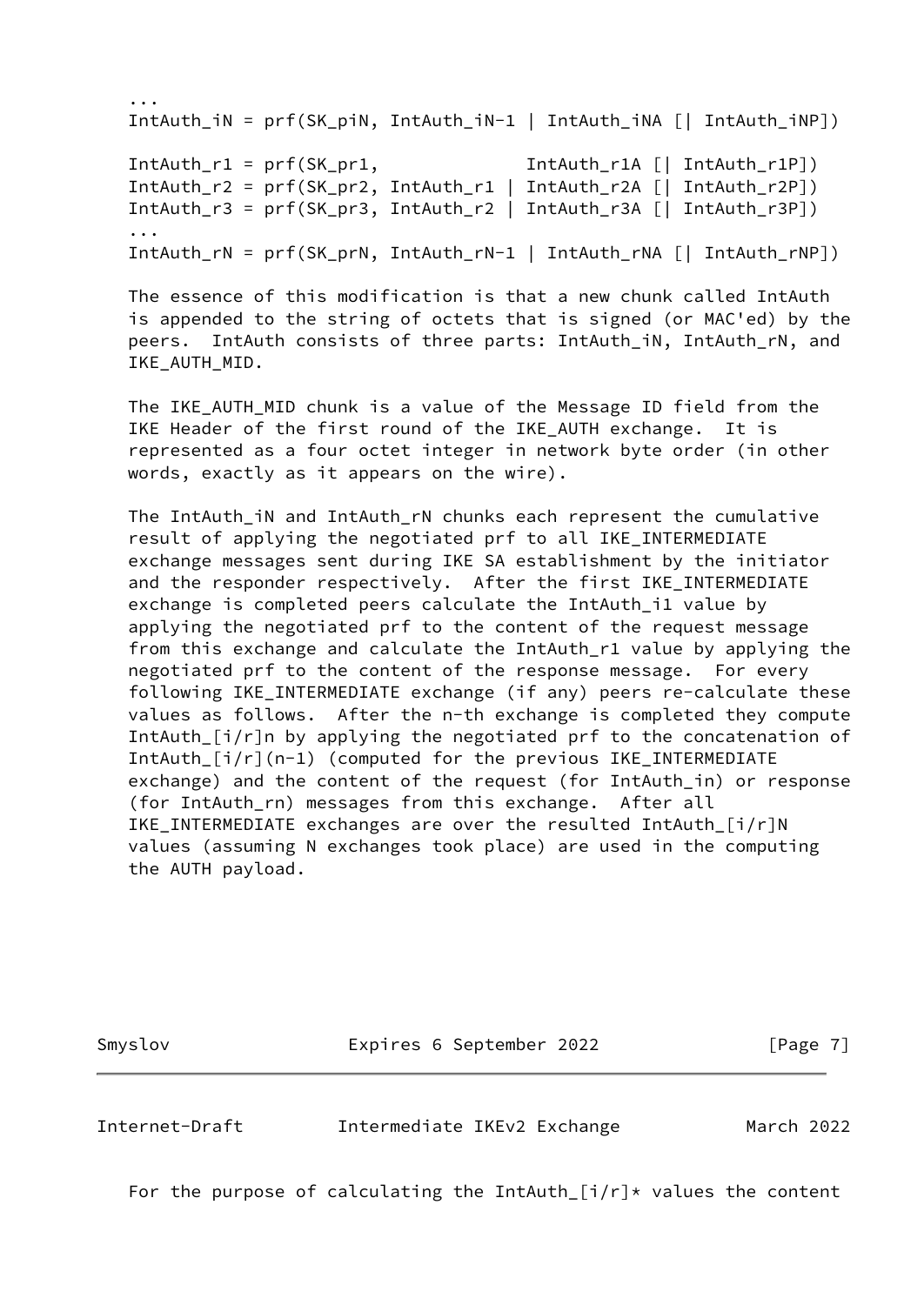of the IKE\_INTERMEDIATE messages is represented as two chunks of data: mandatory IntAuth\_[i/r]\*A optionally followed by IntAuth\_[i/ r]\*P.

The IntAuth\_ $[i/r]*A$  chunk consists of the sequence of octets from the first octet of the IKE Header (not including prepended four octets of zeros, if UDP encapsulation or TCP encapsulation of ESP packets is used) to the last octet of the generic header of the Encrypted payload. The scope of IntAuth\_ $[i/r]*A$  is identical to the scope of Associated Data defined for use of AEAD algorithms in IKEv2 (see Section [5.1 of \[RFC5282\]](https://datatracker.ietf.org/doc/pdf/rfc5282#section-5.1)), which is stressed by using "A" suffix in its name. Note, that calculation of IntAuth\_[i/r]\*A doesn't depend on whether an AEAD algorithm or a plain cipher is used in IKE SA.

The IntAuth  $[i/r]*P$  chunk is present if the Encrypted payload is not empty. It consists of the content of the Encrypted payload that is fully formed, but not yet encrypted. The Initialization Vector, the Padding, the Pad Length and the Integrity Checksum Data fields (see Section [3.14 of \[RFC7296\]](https://datatracker.ietf.org/doc/pdf/rfc7296#section-3.14)) are not included into the calculation. In other words, the IntAuth  $[i/r]*P$  chunk is the inner payloads of the Encrypted payload in plaintext form, which is stressed by using "P" suffix in its name.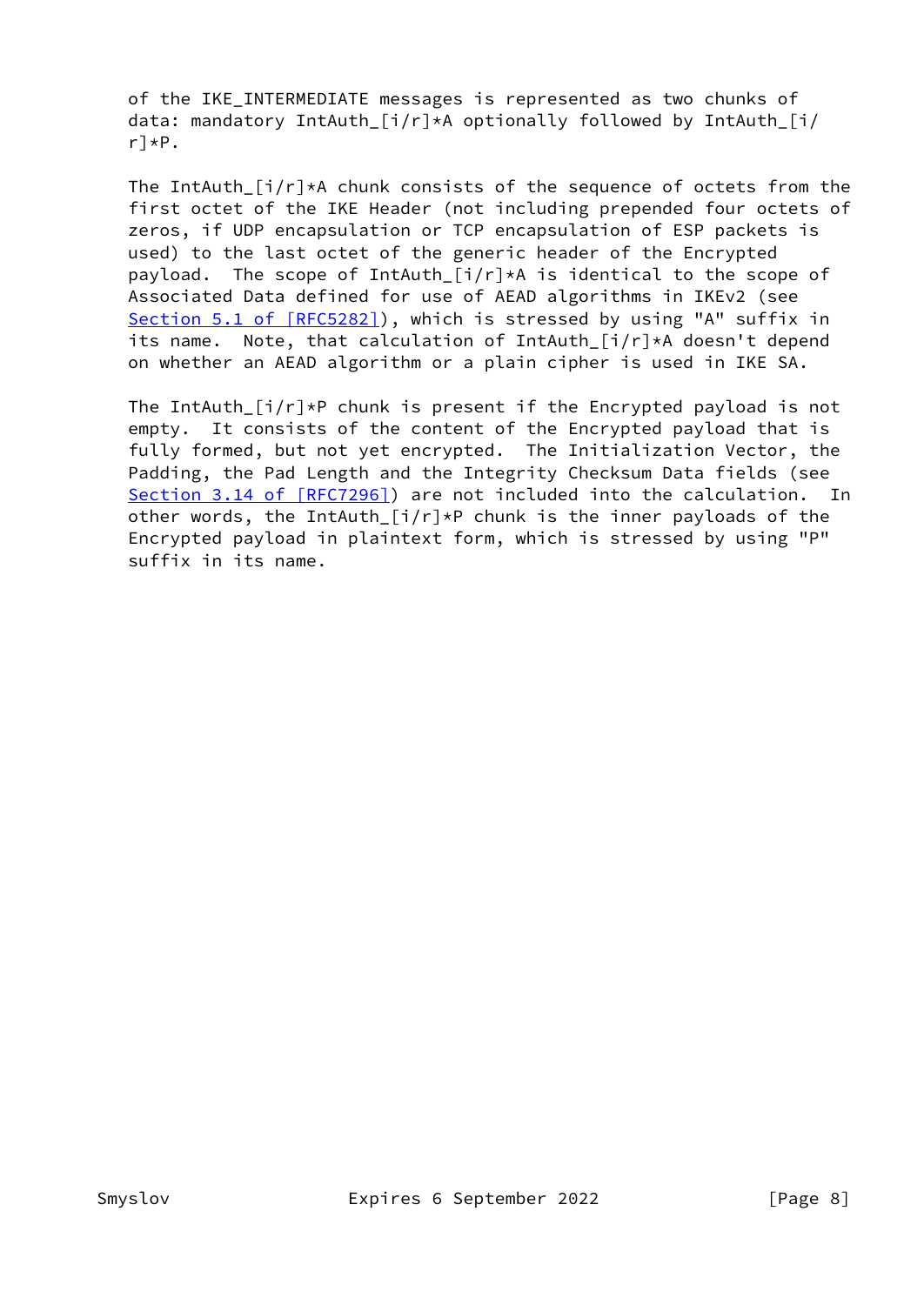$1$  2 3 0 1 2 3 4 5 6 7 8 9 0 1 2 3 4 5 6 7 8 9 0 1 2 3 4 5 6 7 8 9 0 1 +-+-+-+-+-+-+-+-+-+-+-+-+-+-+-+-+-+-+-+-+-+-+-+-+-+-+-+-+-+-+-+-+ ^ ^ IKE SA Initiator's SPI | | | | +-+-+-+-+-+-+-+-+-+-+-+-+-+-+-+-+-+-+-+-+-+-+-+-+-+-+-+-+-+-+-+-+ I | IKE SA Responder's SPI | K | | E | +-+-+-+-+-+-+-+-+-+-+-+-+-+-+-+-+-+-+-+-+-+-+-+-+-+-+-+-+-+-+-+-+ | | Next Payload | MjVer | MnVer | Exchange Type | Flags | H | +-+-+-+-+-+-+-+-+-+-+-+-+-+-+-+-+-+-+-+-+-+-+-+-+-+-+-+-+-+-+-+-+ d | | Message ID | r A +-+-+-+-+-+-+-+-+-+-+-+-+-+-+-+-+-+-+-+-+-+-+-+-+-+-+-+-+-+-+-+-+ | | Adjusted Length  $| \ |$  +-+-+-+-+-+-+-+-+-+-+-+-+-+-+-+-+-+-+-+-+-+-+-+-+-+-+-+-+-+-+-+-+ v | | | | Unencrypted payloads (if any) | | | +-+-+-+-+-+-+-+-+-+-+-+-+-+-+-+-+-+-+-+-+-+-+-+-+-+-+-+-+-+-+-+-+ ^ | | Next Payload |C| RESERVED | Adjusted Payload Length | | | +-+-+-+-+-+-+-+-+-+-+-+-+-+-+-+-+-+-+-+-+-+-+-+-+-+-+-+-+-+-+-+-+ | v | | | ~ Initialization Vector ~ E | | E +-+-+-+-+-+-+-+-+-+-+-+-+-+-+-+-+-+-+-+-+-+-+-+-+-+-+-+-+-+-+-+-+ c ^ | | r | Inner payloads (not yet encrypted)  $\sim$  P | | P | +-+-+-+-+-+-+-+-+-+-+-+-+-+-+-+-+-+-+-+-+-+-+-+-+-+-+-+-+-+-+-+-+ l v Padding (0-255 octets) | Pad Length | d +-+-+-+-+-+-+-+-+-+-+-+-+-+-+-+-+-+-+-+-+-+-+-+-+-+-+-+-+-+-+-+-+ | | | | ~ Integrity Checksum Data ~ | | | | +-+-+-+-+-+-+-+-+-+-+-+-+-+-+-+-+-+-+-+-+-+-+-+-+-+-+-+-+-+-+-+-+ v

Internet-Draft Intermediate IKEv2 Exchange March 2022

 Figure 1: Data to Authenticate in the IKE\_INTERMEDIATE Exchange Messages

Figure 1 illustrates the layout of the IntAuth  $[i/r]*A$  (denoted as A) and the IntAuth  $[i/r]*P$  (denoted as P) chunks in case the Encrypted payload is not empty.

 For the purpose of prf calculation the Length field in the IKE Header and the Payload Length field in the Encrypted payload header are adjusted so that they don't count the lengths of Initialization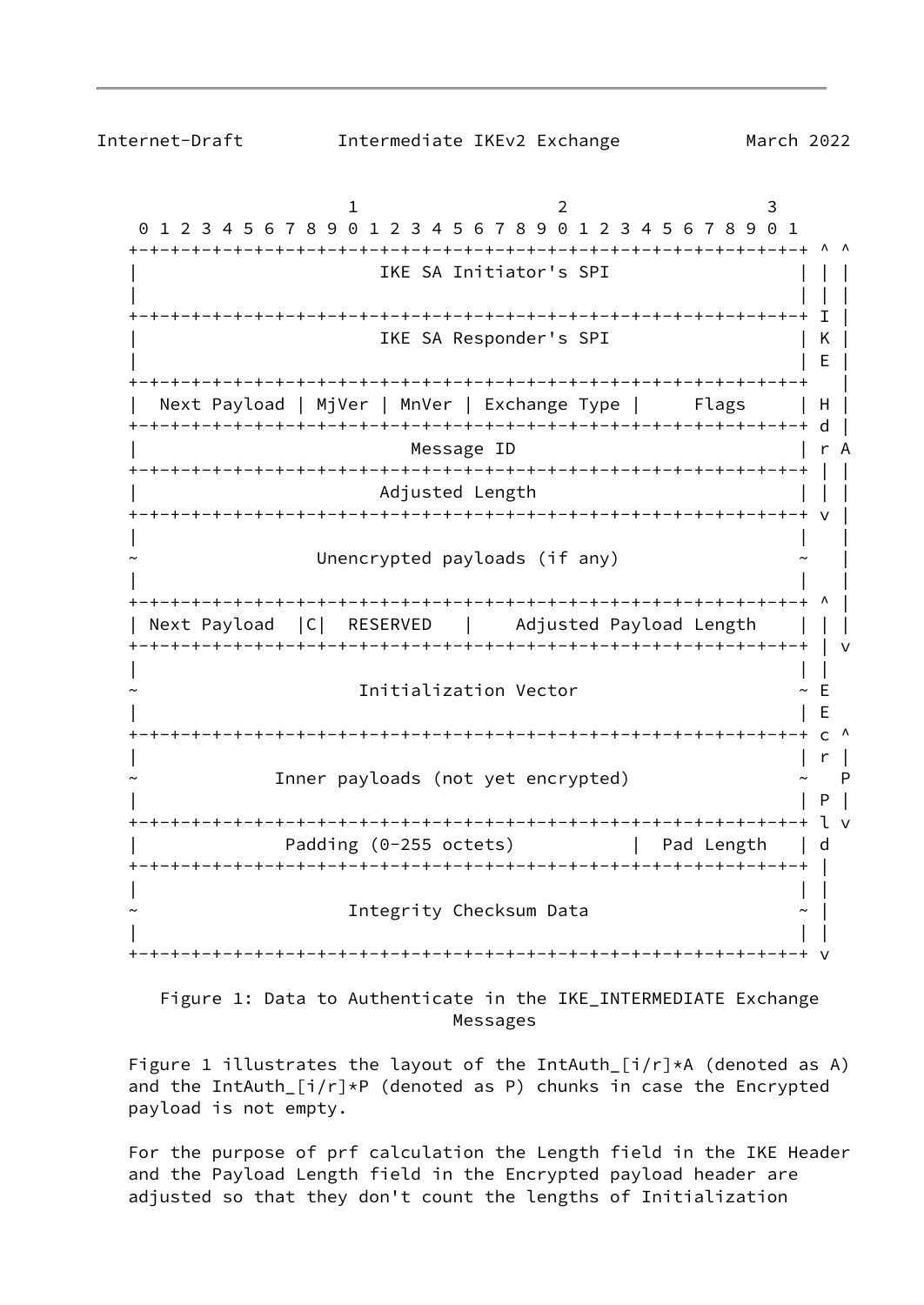Vector, Integrity Checksum Data, Padding and Pad Length fields. In other words, the Length field in the IKE Header (denoted as Adjusted

Smyslov **Expires 6 September 2022** [Page 9]

<span id="page-10-1"></span>Internet-Draft Intermediate IKEv2 Exchange March 2022

 Length in Figure 1) is set to the sum of the lengths of IntAuth\_[i/ r]\*A and IntAuth\_[i/r]\*P, and the Payload Length field in the Encrypted payload header (denoted as Adjusted Payload Length in Figure 1) is set to the length of IntAuth\_[i/r]\*P plus the size of the Encrypted payload header (four octets).

 The prf calculations MUST be applied to whole messages only, before possible IKE fragmentation. This ensures that the IntAuth will be the same regardless of whether IKE fragmentation takes place or not. If the message was received in fragmented form, it MUST be reconstructed before calculating the prf as if it were received unfragmented. While reconstructing, the RESERVED field in the reconstructed Encrypted payload header MUST be set to the value of the RESERVED field in the Encrypted Fragment payload header from the first fragment (with Fragment Number field set to 1).

 Note that it is possible to avoid actual reconstruction of the message by incrementally calculating prf on decrypted (or ready to be encrypted) fragments. However, care must be taken to properly replace the content of the Next Header and the Length fields so that the result of computing the prf is the same as if it were computed on the reconstructed message.

Each calculation of IntAuth  $[i/r]*$  uses its own keys SK\_p $[i/r]*$ , which are the most recently updated  $SK_p[i/r]$  keys available before the corresponded IKE\_INTERMEDIATE exchange is started. The first IKE\_INTERMEDIATE exchange always uses the SK\_p[i/r] keys that were computed in the IKE\_SA\_INIT as SK\_p[i/r]1. If the first IKE\_INTERMEDIATE exchange performs additional key exchange resulting in  $SK_p[i/r]$  update, then this updated  $SK_p[i/r]$  are used as  $SK_p[i/r]$ r]2, otherwise the original SK\_p[i/r] are used, and so on. Note that if keys are updated, then for any given IKE\_INTERMEDIATE exchange the keys SK\_e[i/r] and SK\_a[i/r] used for protection of its messages (see [Section 3.3.1](#page-5-0)) and the keys  $SK_p[i/r]$  for its authentication are always from the same generation.

<span id="page-10-0"></span>[3.4](#page-10-0). Error Handling in the IKE\_INTERMEDIATE Exchange

Since messages of the IKE\_INTERMEDIATE exchange are not authenticated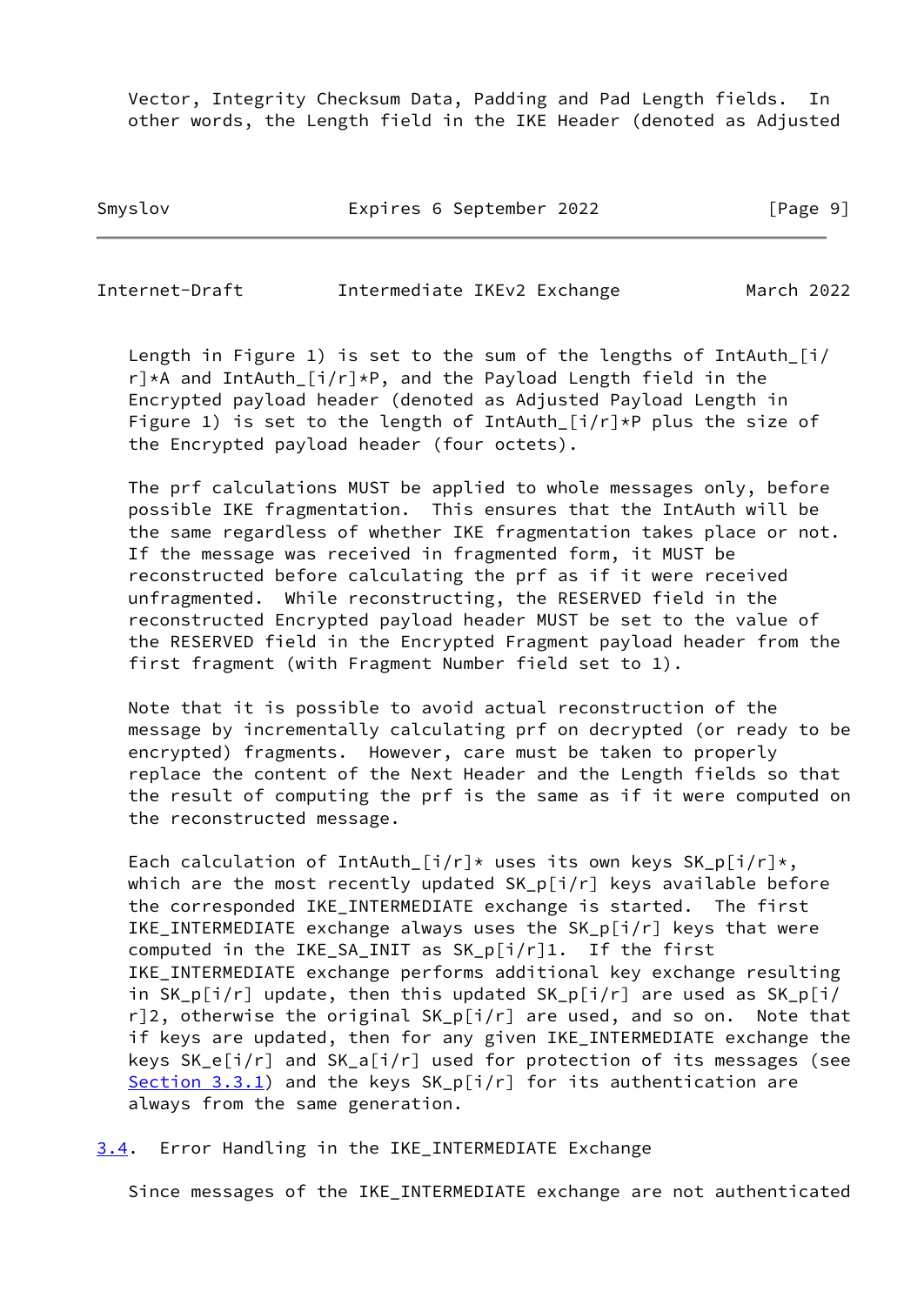until the IKE AUTH exchange successfully completes, possible errors need to be handled with care. There is a trade-off between providing better diagnostics of the problem and risk of becoming part of DoS attack. Section 2.21.1 and 2.21.2 of [[RFC7296](https://datatracker.ietf.org/doc/pdf/rfc7296)] describe how errors are handled in initial IKEv2 exchanges; these considerations are also applied to the IKE\_INTERMEDIATE exchange with a qualification, that not all error notifications may appear in the IKE\_INTERMEDIATE exchange (for example, errors concerning authentication are generally only applicable to the IKE\_AUTH exchange).

| Smyslov | Expires 6 September 2022 | [Page 10] |
|---------|--------------------------|-----------|
|---------|--------------------------|-----------|

<span id="page-11-1"></span>Internet-Draft Intermediate IKEv2 Exchange March 2022

<span id="page-11-0"></span>[4](#page-11-0). Interaction with other IKEv2 Extensions

 The IKE\_INTERMEDIATE exchanges MAY be used during the IKEv2 Session Resumption [[RFC5723\]](https://datatracker.ietf.org/doc/pdf/rfc5723) between the IKE\_SESSION\_RESUME and the IKE\_AUTH exchanges. To be able to use it peers MUST negotiate support for intermediate exchange by including INTERMEDIATE\_EXCHANGE\_SUPPORTED notifications in the IKE\_SESSION\_RESUME messages. Note, that a flag whether peers supported the IKE INTERMEDIATE exchange is not stored in the resumption ticket and is determined each time from the IKE SESSION RESUME exchange.

<span id="page-11-2"></span>[5](#page-11-2). Security Considerations

The data that is transferred by means of the IKE INTERMEDIATE exchanges is not authenticated until the subsequent IKE\_AUTH exchange is completed. However, if the data is placed inside the Encrypted payload, then it is protected from passive eavesdroppers. In addition, the peers can be certain that they receive messages from the party they performed the IKE\_SA\_INIT with if they can successfully verify the Integrity Checksum Data of the Encrypted payload.

 The main application for the Intermediate Exchange is to transfer large amounts of data before an IKE SA is set up, without causing IP fragmentation. For that reason it is expected that in most cases IKE fragmentation will be employed in the IKE\_INTERMEDIATE exchanges. Section [5 of \[RFC7383\]](https://datatracker.ietf.org/doc/pdf/rfc7383#section-5) contains security considerations for IKE fragmentation.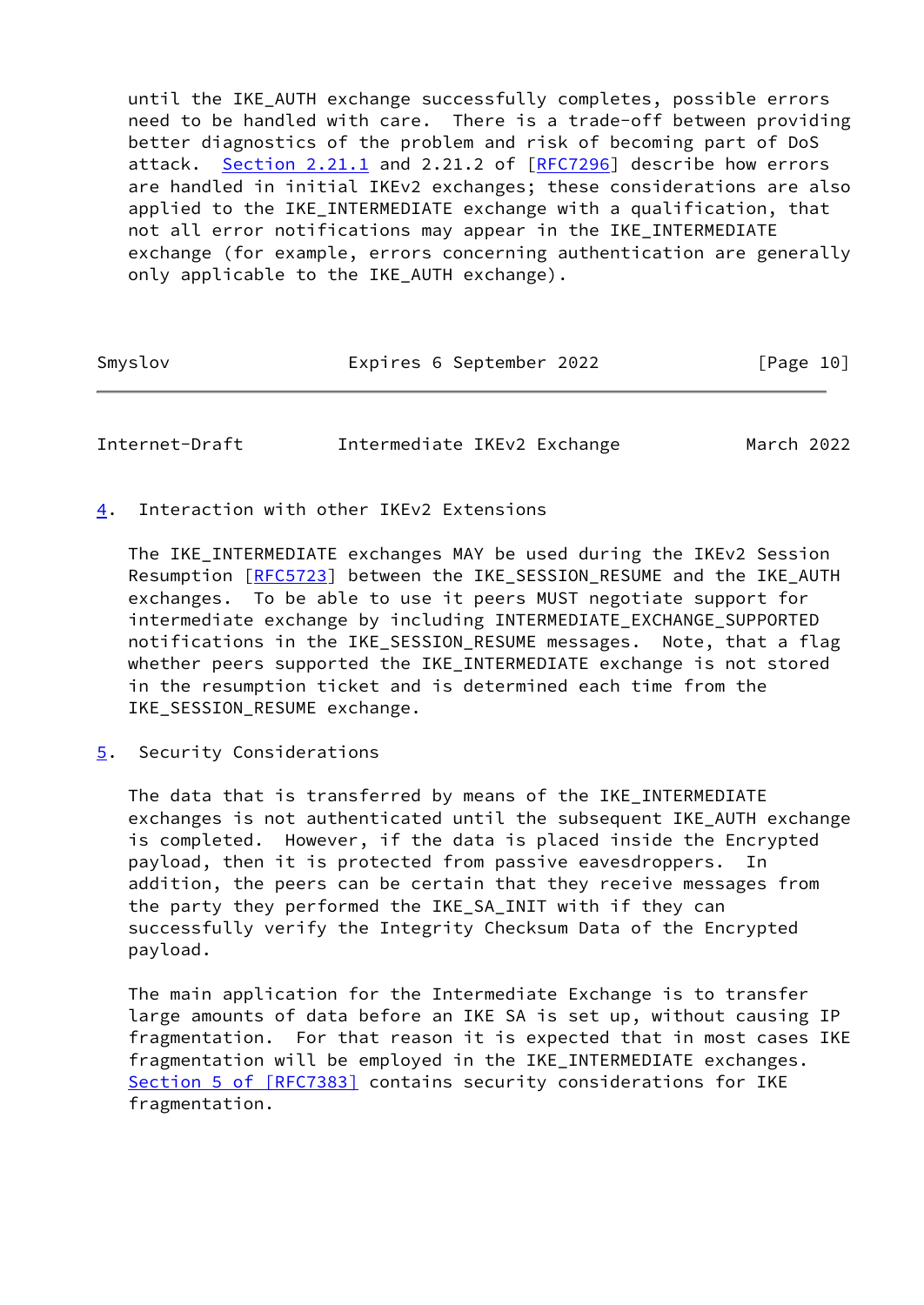Smyslov **Expires 6 September 2022** [Page 11]

<span id="page-12-0"></span>Internet-Draft Intermediate IKEv2 Exchange March 2022

 Since authentication of the peers occurs only in the IKE\_AUTH exchange, malicious initiator may use the Intermediate Exchange to mount Denial of Service attack on responder. In this case it starts creating IKE SA, negotiates using the Intermediate Exchanges and transfers a lot of data to the responder that may also require some computationally expensive processing. Then it aborts the SA establishment before the IKE\_AUTH exchange. Specifications utilizing the Intermediate Exchange MUST NOT allow unlimited number of these exchanges to take place on initiator's discretion. It is recommended that these specifications are defined in such a way, that the responder would know (possibly via negotiation with the initiator) the exact number of these exchanges that need to take place. In other words: it is preferred that both the initiator and the responder know after the IKE\_SA\_INIT is completed the exact number of the IKE\_INTERMEDIATE exchanges they have to perform; it is allowed that some IKE\_INTERMEDIATE exchanges are optional and are performed on the initiator's discretion, but in this case the maximum number of optional exchanges must be hard capped by the corresponding specification. In addition, [\[RFC8019](https://datatracker.ietf.org/doc/pdf/rfc8019)] provides guidelines for the responder of how to deal with DoS attacks during IKE SA establishment.

 Note that if an attacker was able to break the key exchange in real time (e.g. by means of a Quantum Computer), then the security of the IKE\_INTERMEDIATE exchange would degrade. In particular, such an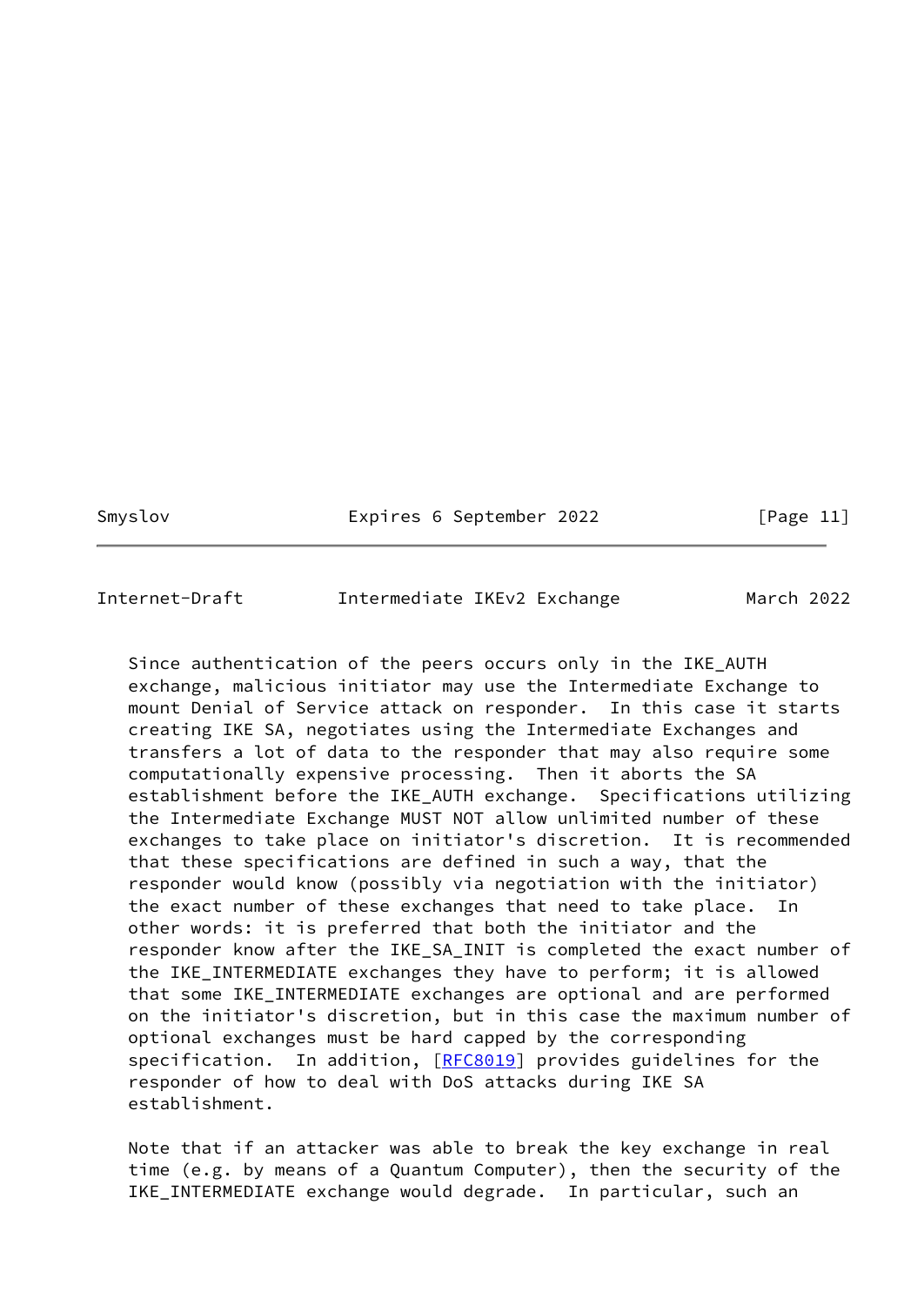attacker would be able both to read data contained in the Encrypted payload and to forge it. The forgery would become evident in the IKE\_AUTH exchange (provided the attacker cannot break the employed authentication mechanism), but the ability to inject forged IKE\_INTERMEDIATE exchange messages with valid ICV would allow the attacker to mount a Denial-of-Service attack. Moreover, if in this situation the negotiated prf was not secure against second preimage attack with known key, then the attacker could forge the IKE\_INTERMEDIATE exchange messages without later being detected in the IKE\_AUTH exchange. To do this the attacker would find the same IntAuth  $[i/r]*$  value for the forged message as for original.

<span id="page-13-0"></span>[6](#page-13-0). IANA Considerations

 This document defines a new Exchange Type in the "IKEv2 Exchange Types" registry:

43 IKE\_INTERMEDIATE

 This document also defines a new Notify Message Type in the "IKEv2 Notify Message Types - Status Types" registry:

16438 INTERMEDIATE\_EXCHANGE\_SUPPORTED

| Smyslov | Expires 6 September 2022 | [Page 12] |
|---------|--------------------------|-----------|
|         |                          |           |

<span id="page-13-2"></span>Internet-Draft Intermediate IKEv2 Exchange March 2022

<span id="page-13-1"></span>[7](#page-13-1). Implementation Status

 [Note to RFC Editor: please, remove this section before publishing RFC.]

 At the time of writing the -05 version of the draft there were at least three independent interoperable implementations of this specification from the following vendors:

- \* ELVIS-PLUS
- \* strongSwan
- \* libreswan (only one IKE\_INTERMEDIATE exchange is supported)

<span id="page-13-3"></span>[8](#page-13-3). Acknowledgements

The idea to use an intermediate exchange between IKE\_SA\_INIT and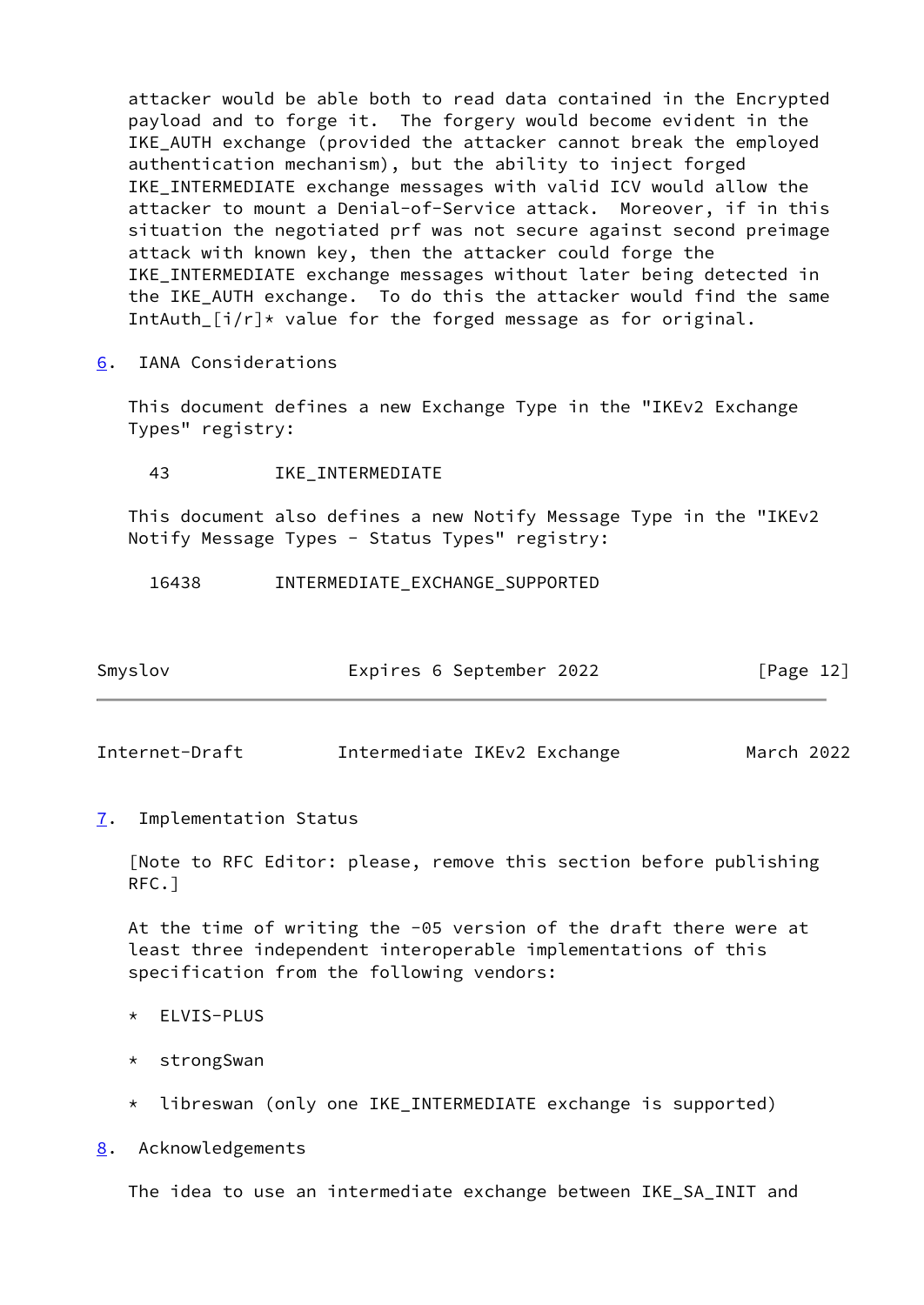IKE AUTH was first suggested by Tero Kivinen. He also helped with writing an example of using IKE\_INTERMEDIATE exchange (shown in [Appendix A](#page-15-0)). Scott Fluhrer and Daniel Van Geest identified a possible problem with authentication of the IKE\_INTERMEDIATE exchange and helped to resolve it. Author is grateful to Tobias Brunner who raised good questions concerning authentication of the IKE INTERMEDIATE exchange and proposed how to make the size of authentication chunk constant regardless of the number of exchanges. Author is also grateful to Paul Wouters and to Benjamin Kaduk who suggested a lot of text improvements for the document.

- <span id="page-14-0"></span>[9](#page-14-0). References
- <span id="page-14-1"></span>[9.1](#page-14-1). Normative References
	- [RFC2119] Bradner, S., "Key words for use in RFCs to Indicate Requirement Levels", [BCP 14](https://datatracker.ietf.org/doc/pdf/bcp14), [RFC 2119](https://datatracker.ietf.org/doc/pdf/rfc2119), DOI 10.17487/RFC2119, March 1997, <[https://www.rfc-editor.org/info/rfc2119>](https://www.rfc-editor.org/info/rfc2119).
	- [RFC8174] Leiba, B., "Ambiguity of Uppercase vs Lowercase in [RFC](https://datatracker.ietf.org/doc/pdf/rfc2119) [2119](https://datatracker.ietf.org/doc/pdf/rfc2119) Key Words", [BCP 14](https://datatracker.ietf.org/doc/pdf/bcp14), [RFC 8174,](https://datatracker.ietf.org/doc/pdf/rfc8174) DOI 10.17487/RFC8174, May 2017, [<https://www.rfc-editor.org/info/rfc8174](https://www.rfc-editor.org/info/rfc8174)>.
	- [RFC7296] Kaufman, C., Hoffman, P., Nir, Y., Eronen, P., and T. Kivinen, "Internet Key Exchange Protocol Version 2 (IKEv2)", STD 79, [RFC 7296](https://datatracker.ietf.org/doc/pdf/rfc7296), DOI 10.17487/RFC7296, October 2014, [<https://www.rfc-editor.org/info/rfc7296](https://www.rfc-editor.org/info/rfc7296)>.

<span id="page-14-3"></span>Internet-Draft Intermediate IKEv2 Exchange March 2022

 [RFC7383] Smyslov, V., "Internet Key Exchange Protocol Version 2 (IKEv2) Message Fragmentation", [RFC 7383,](https://datatracker.ietf.org/doc/pdf/rfc7383) DOI 10.17487/RFC7383, November 2014, <[https://www.rfc-editor.org/info/rfc7383>](https://www.rfc-editor.org/info/rfc7383).

<span id="page-14-2"></span>[9.2](#page-14-2). Informative References

 [RFC5282] Black, D. and D. McGrew, "Using Authenticated Encryption Algorithms with the Encrypted Payload of the Internet Key Exchange version 2 (IKEv2) Protocol", [RFC 5282](https://datatracker.ietf.org/doc/pdf/rfc5282), DOI 10.17487/RFC5282, August 2008,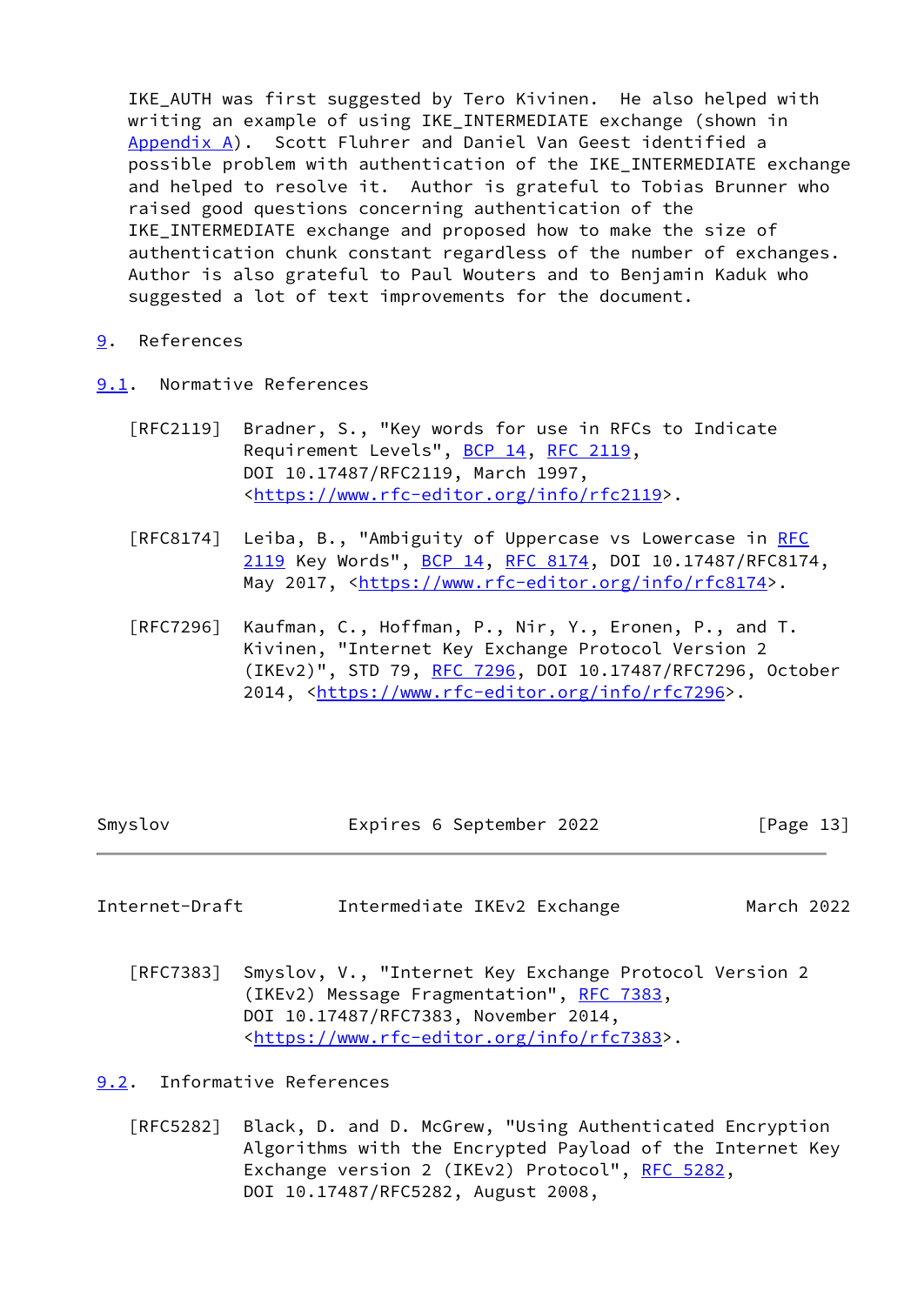<[https://www.rfc-editor.org/info/rfc5282>](https://www.rfc-editor.org/info/rfc5282).

- [RFC5723] Sheffer, Y. and H. Tschofenig, "Internet Key Exchange Protocol Version 2 (IKEv2) Session Resumption", [RFC 5723,](https://datatracker.ietf.org/doc/pdf/rfc5723) DOI 10.17487/RFC5723, January 2010, <[https://www.rfc-editor.org/info/rfc5723>](https://www.rfc-editor.org/info/rfc5723).
- [RFC6928] Chu, J., Dukkipati, N., Cheng, Y., and M. Mathis, "Increasing TCP's Initial Window", [RFC 6928](https://datatracker.ietf.org/doc/pdf/rfc6928), DOI 10.17487/RFC6928, April 2013, <[https://www.rfc-editor.org/info/rfc6928>](https://www.rfc-editor.org/info/rfc6928).
- [RFC8019] Nir, Y. and V. Smyslov, "Protecting Internet Key Exchange Protocol Version 2 (IKEv2) Implementations from Distributed Denial-of-Service Attacks", [RFC 8019,](https://datatracker.ietf.org/doc/pdf/rfc8019) DOI 10.17487/RFC8019, November 2016, <[https://www.rfc-editor.org/info/rfc8019>](https://www.rfc-editor.org/info/rfc8019).
- [RFC8229] Pauly, T., Touati, S., and R. Mantha, "TCP Encapsulation of IKE and IPsec Packets", [RFC 8229](https://datatracker.ietf.org/doc/pdf/rfc8229), DOI 10.17487/RFC8229, August 2017, [<https://www.rfc-editor.org/info/rfc8229](https://www.rfc-editor.org/info/rfc8229)>.

<span id="page-15-0"></span>[Appendix A.](#page-15-0) Example of IKE\_INTERMEDIATE exchange

SAi1, KEi, Ni,

 This appendix contains an example of the messages using IKE\_INTERMEDIATE exchanges. This appendix is purely informative; if it disagrees with the body of this document, the other text is considered correct.

 In this example there is one IKE\_SA\_INIT exchange and two IKE\_INTERMEDIATE exchanges, followed by the IKE\_AUTH exchange to authenticate all initial exchanges. The  $xxx$  in the HDR( $xxx$ , MID= $yyy$ ) indicates the exchange type, and yyy tells the message id used for that exchange. The keys used for each SK {} payload are indicated in the parenthesis after the SK. Otherwise, the payload notation is the same as is used in [[RFC7296\]](https://datatracker.ietf.org/doc/pdf/rfc7296).

| Smyslov                  | Expires 6 September 2022    | [Page 14]  |  |
|--------------------------|-----------------------------|------------|--|
| Internet-Draft           | Intermediate IKEv2 Exchange | March 2022 |  |
| Initiator                | Responder                   |            |  |
| HDR(IKE_SA_INIT, MID=0), |                             |            |  |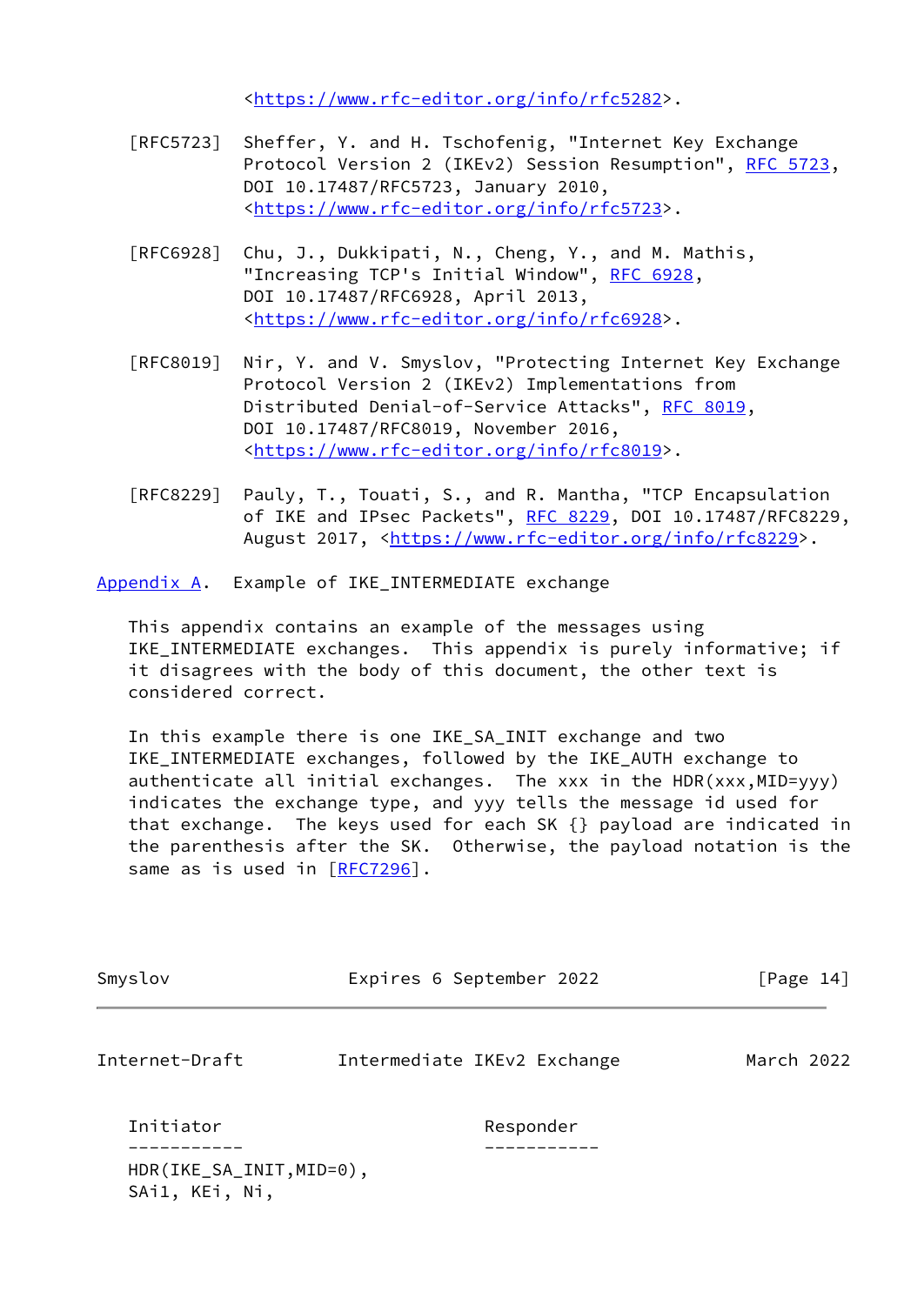N(INTERMEDIATE\_EXCHANGE\_SUPPORTED) -->

 <-- HDR(IKE\_SA\_INIT,MID=0), SAr1, KEr, Nr, [CERTREQ], N(INTERMEDIATE\_EXCHANGE\_SUPPORTED)

At this point peers calculate  $SK_{-*}$  and store them as  $SK_{-*}1$ .  $SK_{-}e[i]$  $r$ ]1 and SK\_a[i/r]1 will be used to protect the first IKE\_INTERMEDIATE exchange and SK\_p[i/r]1 will be used for its authentication.

| Initiator                                                         | Responder                                                           |
|-------------------------------------------------------------------|---------------------------------------------------------------------|
|                                                                   |                                                                     |
| HDR(IKE_INTERMEDIATE, MID=1),<br>$SK(SK_eii, SK_aii)$ $\{ \}$ --> |                                                                     |
| $\langle$ Calculate IntAuth_i1 = prf(SK_pi1, )>                   |                                                                     |
|                                                                   | <-- HDR(IKE_INTERMEDIATE, MID=1),<br>$SK(SK_error, SK-ar1)$ $\{ \}$ |

<Calculate IntAuth\_r1 = prf(SK\_pr1, ...)>

 If after completing this IKE\_INTERMEDIATE exchange the SK\_\*1 keys are updated (e.g., as a result of a new key exchange), then the peers store the updated keys as SK\_\*2, otherwise they use SK\_\*1 as SK\_\*2. SK\_e[i/r]2 and SK\_a[i/r]2 will be used to protect the second IKE\_INTERMEDIATE exchange and SK\_p[i/r]2 will be used for its authentication.

 Initiator Responder ----------- ----------- HDR(IKE\_INTERMEDIATE,MID=2), SK(SK\_ei2,SK\_ai2) {...} --> <Calculate IntAuth\_i2 = prf(SK\_pi2, ...)> <-- HDR(IKE\_INTERMEDIATE,MID=2), SK(SK\_er2,SK\_ar2) {...} <Calculate IntAuth\_r2 = prf(SK\_pr2, ...)>

If after completing the second IKE\_INTERMEDIATE exchange the  $SK_{\pm} \times 2$  keys are updated (e.g., as a result of a new key exchange), then the peers store the updated keys as SK\_\*3, otherwise they use SK\_\*2 as